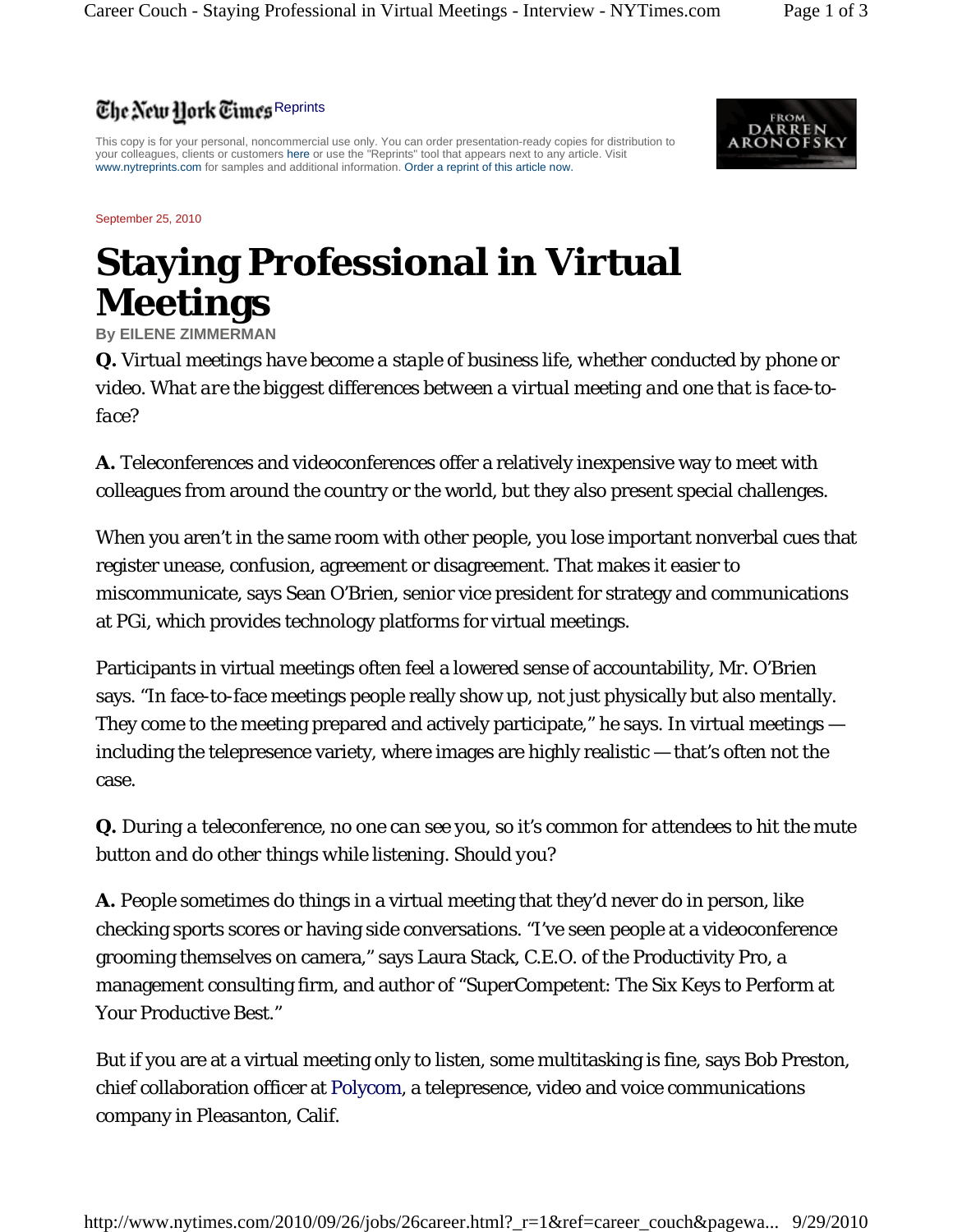Generally, though, it's better not to do other things while you're in a virtual meeting, because you could miss important information. "If you keep asking to have questions repeated or for clarification of what's being said, you are essentially announcing to everyone: 'I'm not really paying attention' and risk looking very unprofessional," Ms. Stack says.

And use the mute button to block background noise. Mr. Preston recalled a teleconference in which someone was eating a bag of potato chips. "You could hear it rustling during the meeting, and finally someone said: 'Whoever is eating the potato chips, could you please mute?' That's embarrassing."

The mute button is also important if you use a headset. "I've had meetings where someone went into the bathroom and forgot their headset was on," Mr. O'Brien says.

**Q.** *Often in teleconferences and videoconferences, there is a slight voice delay, causing people to talk over one another. How can you make sure you are heard without being rude?*

**A.** If you want to cut into the discussion during a teleconference, you need to prompt the group first, so say something like "Excuse me" or "Question" and then wait a couple of seconds before continuing, says Mr. Preston.

In a videoconference, the speaker will be the biggest image on your screen, but there is usually a smaller window where you can see everyone else, so prompt the group by raising your hand, or by raising your hand and saying, "I have a point I'd like to make," says Stephen Epstein, chief marketing officer at Avistar Communications, a video communications software company.

## *Q. What should you wear — and avoid wearing — to a videoconference?*

**A.** Avoid stripes. They don't transmit well on camera and can be mistaken for movement, causing the camera to keep refreshing itself, says Susan Colaric, director of instructional technology at Saint Leo University in Florida. Stay away from large, shiny jewelry, too, because it picks up glare.

"Wear solid colors with noticeable accents and dress for your audience," she says. "For instance, in academia, ties are rare, but in law firms, they aren't."

**Q.** *If you are a presenter at a virtual meeting, how should your presentation differ from that in a face-to-face meeting?*